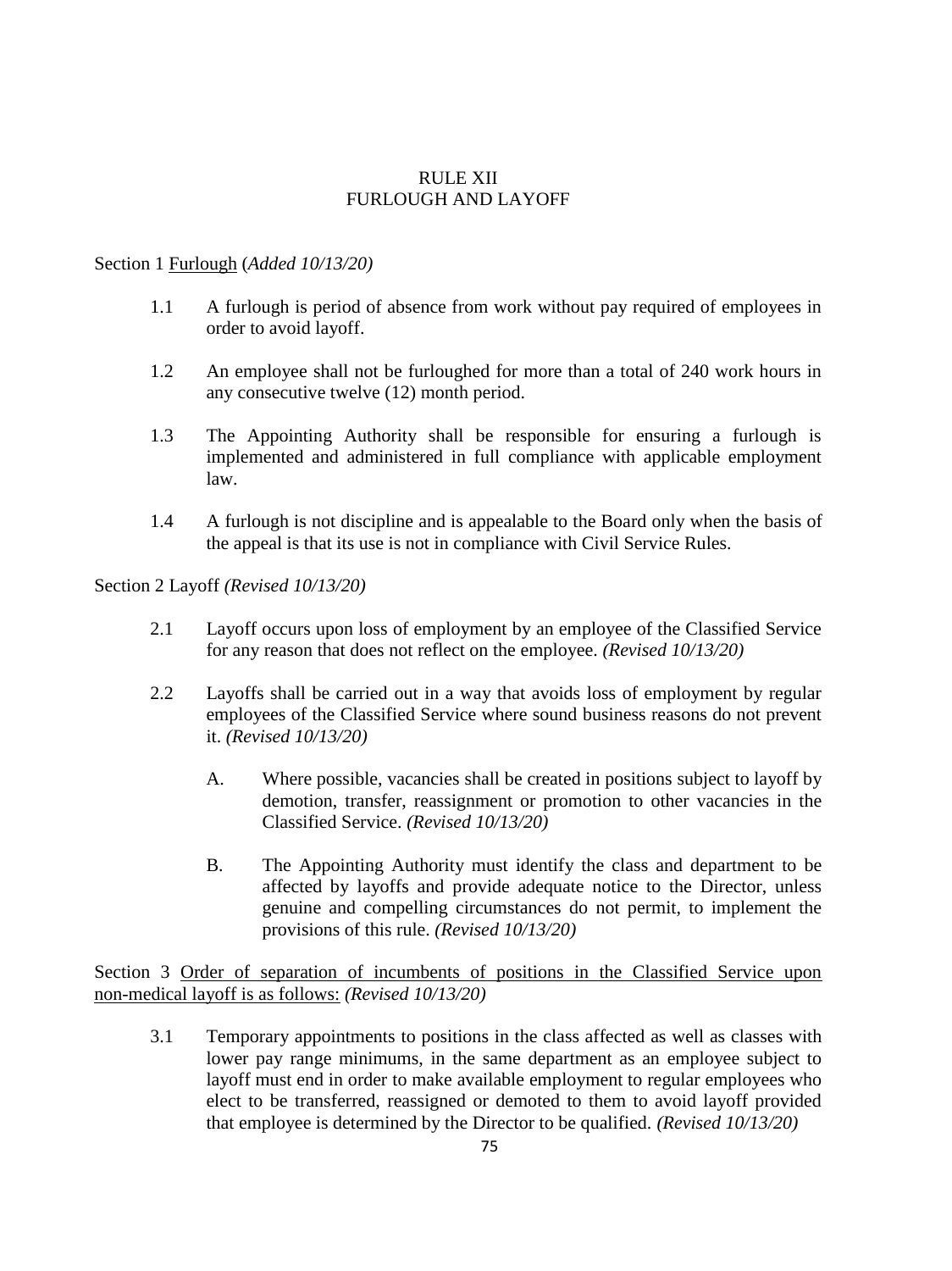- 3.2 Probationary employees in positions in the class affected as well as classes with lower pay range minimums, in the same department as an employee subject to layoff must end in order to make available employment to regular employees who elect to be transferred, reassigned or demoted to them to avoid layoff provided that employee is determined by the Director to be qualified for the position. *(Revised 10/13/20)*
- 3.3 The regular employee(s) of the same department in positions in the class affected who have the least class service. *(Revised 10/13/20)*
	- A. The Director shall compile, maintain, and update a list of class groupings wherein similar classes that historically form a career progression that have increasing qualification or responsibility of the same general nature and purpose are grouped together. All employees of the classified service shall be placed in a class grouping for comparison of skills, knowledge, and ability. *(Revised 8/28/02)*
	- B. Continuous service in each class in a grouping shall be combined to compute class service of an employee of a class in the group. *(Revised 10/13/20)*
	- C. A regular employee of a class listed higher in a class grouping may elect to displace the employee of the same department in a class listed lower in the grouping and having the least class service of all in the group. *(Revised 10/13/20)*

Section 4 Exception to layoff *(Added 10/13/20)*

- 4.1 The Appointing Authority may request that the Board approve an exception to the application of section 3 in order to retain an employee who possesses skills and abilities critical to the effective operation of the department and who would otherwise be laid off under section 3.
- 4.2 The request shall be in writing and must provide, in detail, explanations and/or descriptions of the specific skills and abilities upon which the exception is being requested, how the loss of the individual with those skills and abilities would negatively affect services to the public, how no other employee possesses those same skills and abilities in order to provide the service to the public, and why no other employee could be trained in the skills and abilities to provide the service to the public.
- 4.3 If the Board approves the request for exception, the employee shall be retained in the layoff plan and section 3 shall be applied to the remaining employees.